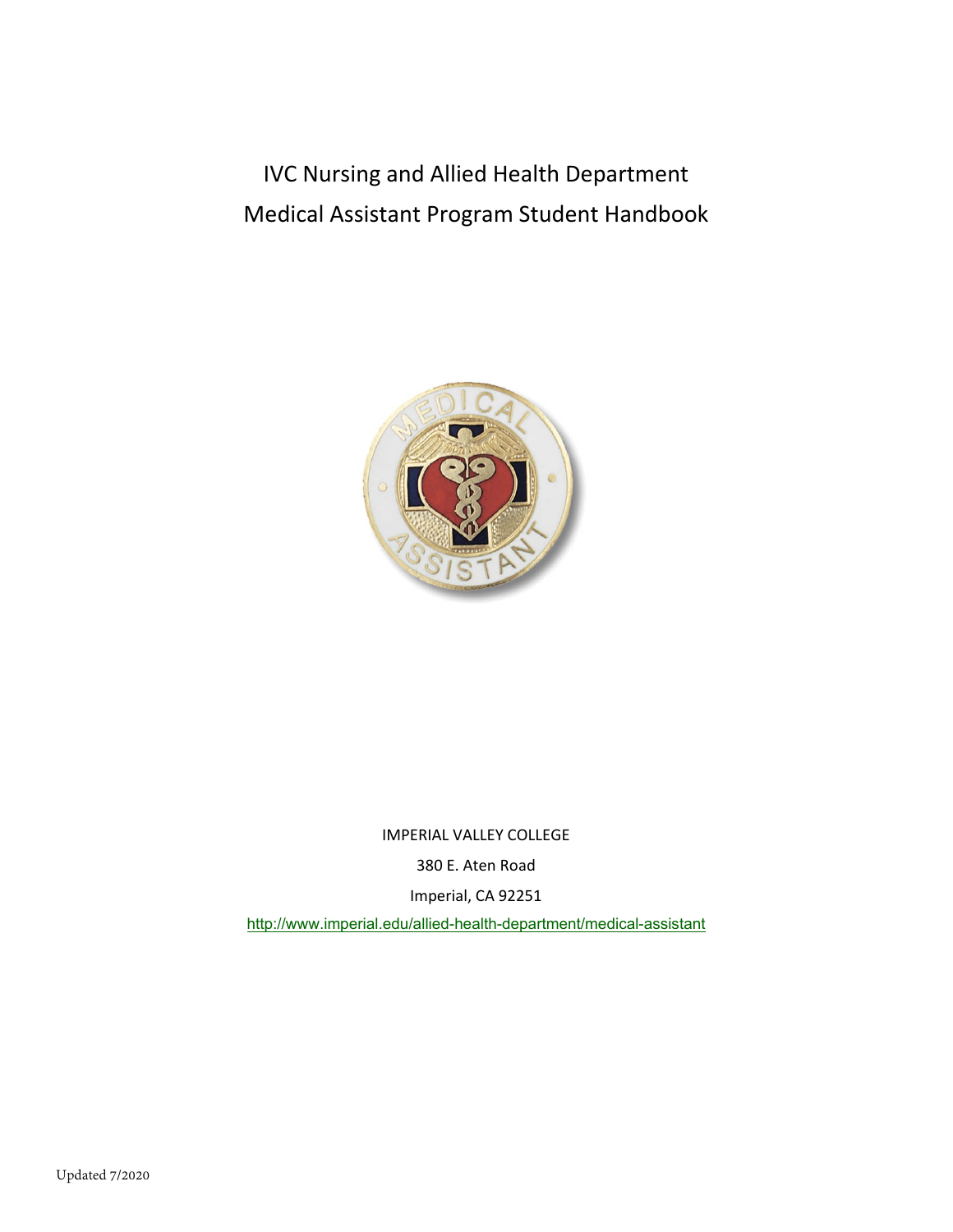This handbook is designed to provide the student with or direction to the rules, policies, procedures, and guidelines for performance in the IVC Medical Assistant Program that will result in successful program completion. This handbook was prepared by Medical Assistant Program faculty and staff and is a supplement to the Imperial Valley College Catalog.

The purpose of this handbook is to provide information specifically related to the Medical Assistant Program that is not contained in the regular College catalog or other publications of the College. Medical Assistant students are responsible for reviewing the policies contained within this handbook throughout their educational program and will be asked to verify they have read and understood the contents. New policies will be added to the handbook as they are formulated.

Failure to read the contents of this handbook and linked policies does not excuse the student from the rules and procedures described herein. Personal factors and/or contradictory advice from any source are not acceptable grounds for seeking exemption from these policies, procedures and requirements. While provisions of this handbook will ordinarily be applied as stated, the program reserves the right to change any provision listed in this handbook including, but not limited to the academic requirements for graduation, without actual notice to each individual student.

## **Medical Assistant Program Overview and Graduate Employability**

Imperial Valley College (IVC) is accredited by the Accrediting Commission for Community and Junior Colleges of the Western Association of Schools and Colleges. The Medical Assistant Program is designed to provide the education necessary, in twelve sequential months of medical assistant courses, for eligibility to take the California Certifying Board for Medical Assistant Exam for certification as a Medical Assistant in California. Once admitted to the MA program, continuance in the program requires completion of all courses with a grade of "C" or better. Due to changes in State funding, the number of students accepting into the Medical Assistant Program will vary. Admissions to the Medical Assistant Program are once a year in July.

The Medical Assistant program prepares students to work under the direction of physicians, physician assistants, nurse practitioners and registered nurses in medical offices and clinics. Students who complete the program will have the knowledge and skills necessary to compete for employment opportunities in the field. Medical Assistant careers are in the top ten fastest growing occupations in Imperial County with a projected growth rate of 27.9% from 2016 to 2026 (labormarketinfo.edd.ca.gov/data/employment-projections.html).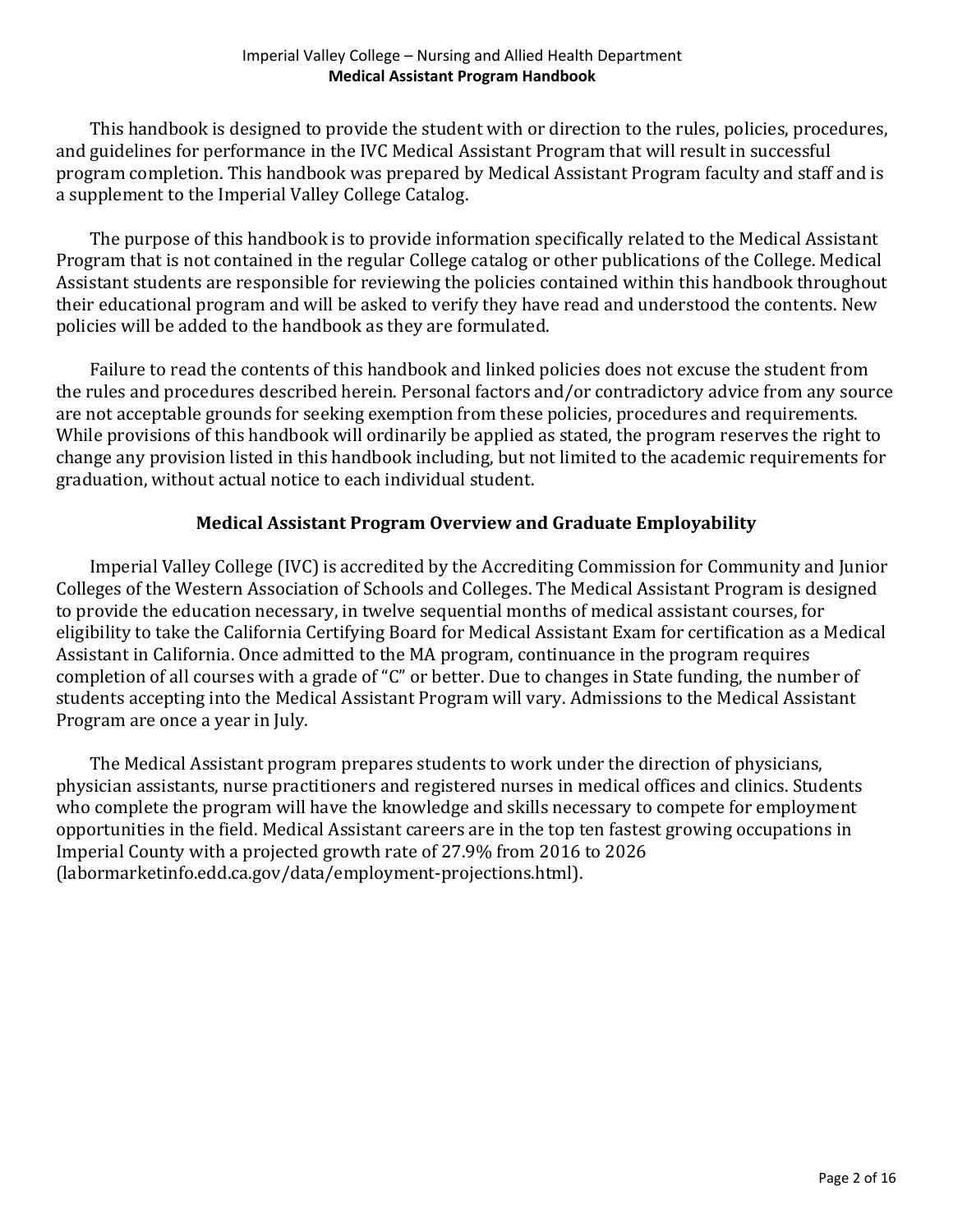| <b>TABLE OF CONTENTS</b>                                      | <b>PAGE</b>  |
|---------------------------------------------------------------|--------------|
| MEDICAL ASSISTANT PROGRAM AND GRADUATE EMPLOYABILITY OVERVIEW | $\mathbf{2}$ |
| <b>BACKGROUND CHECK &amp; DRUG SCREEN</b>                     | $4 - 5$      |
| <b>Alcohol and Drug Abuse Policy</b>                          | 6            |
| <b>CPR REQUIREMENTS</b>                                       | 6            |
| <b>MALPRACTICE LIABILITY INSURANCE</b>                        | 8            |
| PHYSICAL EXAM                                                 | 8            |
| <b>IMMUNIZATIONS</b>                                          | 8            |
| STUDENT HEALTH CENTER (SHC) CLINICAL MENTAL HEALTH COUNSELOR  | 8            |
| PREGNANCY AND SURGERY                                         | 9            |
| <b>CLEARANCE REQUIREMENTS FOR CLINICAL EXTERNSHIP</b>         | 9            |
| REQUESTING TO ADD A NEW EXTERNSHIP                            | 9            |
| <b>CLASS SYLLABUS</b>                                         | 9            |
| <b>ATTENDANCE</b>                                             | 10           |
| DISMISSAL, DISCIPLINE, STUDENT CONDUCT                        | 12           |
| <b>IVC Medical Assistant Student Uniform (Dress) Code</b>     | 13           |
| <b>NAME BADGE/ STUDENT ID</b>                                 | 13           |
| <b>Non-Discrimination</b>                                     | 14           |
| <b>California Certifying Board for Medical Assistants</b>     | 14           |
| <b>STUDENT INFORMATION &amp; EMERGENCY CONTACT SHEET</b>      | 15           |
| <b>STUDENT AGREEMENT &amp; ACCOUNTABILITY</b>                 | 16           |
|                                                               |              |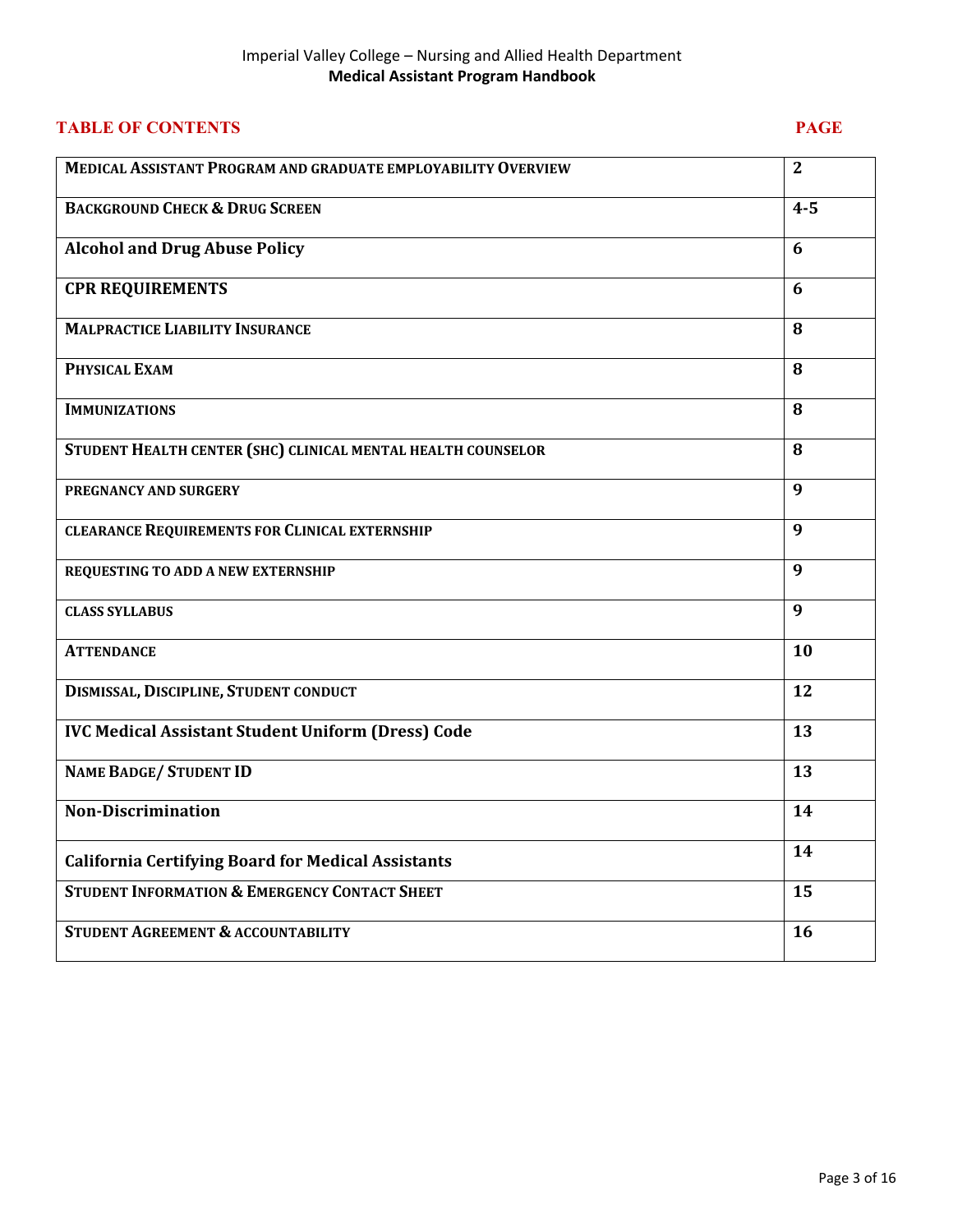# **BACKGROUND CHECK & DRUG SCREEN INFORMATION Medical Assistant**

### **Policy:**

- 1. The student must have clear criminal background check and urine drug screening test prior to starting the program.
- 2. The student must have a **CLEAR (Non-flagged)** criminal background check and drug screen prior to participation in clinical rotation in any clinical facility.
- 3. The Live Scan is not a requirement for admission to Health Assistant program; however, the process must be completed to obtain State clearance and to begin clinical externships.
- 4. The student assumes all costs.
- 5. Background checks and Drug Screening will minimally include:
	- 7 years residence/background history Nationwide Sex Offender Registry
	-
	-
	-
	- Address verification
- 
- Social Security Number Trace OIG/GSA-Medicare/Medicaid Excluded List
- Three counties OFAC Database Search
- Two names (current legal & one other) 10-Panel Drug Screen with urine sample
- Search through professional certification or licensing agency for infractions if student currently holds a professional license or certification (e.g., respiratory therapist, C.N.A.)
- 6. Students will be unable to attend the externship site for any appropriate reasons, including but not limited to the following convictions:
	-
	-
	-
	- Class B & Class A misdemeanor theft  $\bullet$  Fraud
	- Murder **Felony assault and/or Felony theft**
	- Sexual offenses/sexual assault Felony drugs and alcohol offenses
	- Felony possession and furnishing Felonies involving weapons or violent crimes
		-
- 7. The initial background & drug screen check satisfies this requirement during continuous matriculation through the program; that is, that no break in the program has occurred. Should the educational process be interrupted for more than one semester, or a student is out of the program for more than one semester, a new background check will be required. This includes courses offered during a summer or winter sessions.
- 8. Receipt of a "flagged or positive" background check, will require student to meet with the Dean of Nursing or designated staff for a face to face interview and for further evaluation of the flagged status. The instructor, program Dean, and the externship site will make a final determination whether the student will be accepted into the facility for required rotations.
- 9. A "flagged" report means student must submit a handwritten letter explaining and proving specifics of the flagged order. Student is responsible to include documentation for dispositions of the case, regardless of when the case happened, was filed, or tried in court. The letter must include student's name and signature, school ID number, and current phone number and email address. If this is not possible the student will be unable to attend the site.
- 10. Failure to complete required concurrent studies in the clinical area will subsequently cause course failure.
- 11. Students may be denied access to sites based on offenses appearing on the criminal record, which may have occurred more than 7 years ago. Failure to complete required concurrent studies in the clinical area will subsequently cause course failure due to an inability to fulfill required objectives.
- 12. There should be at least one (1) year of time passed since the completion of any imposed probation or modification of a condition.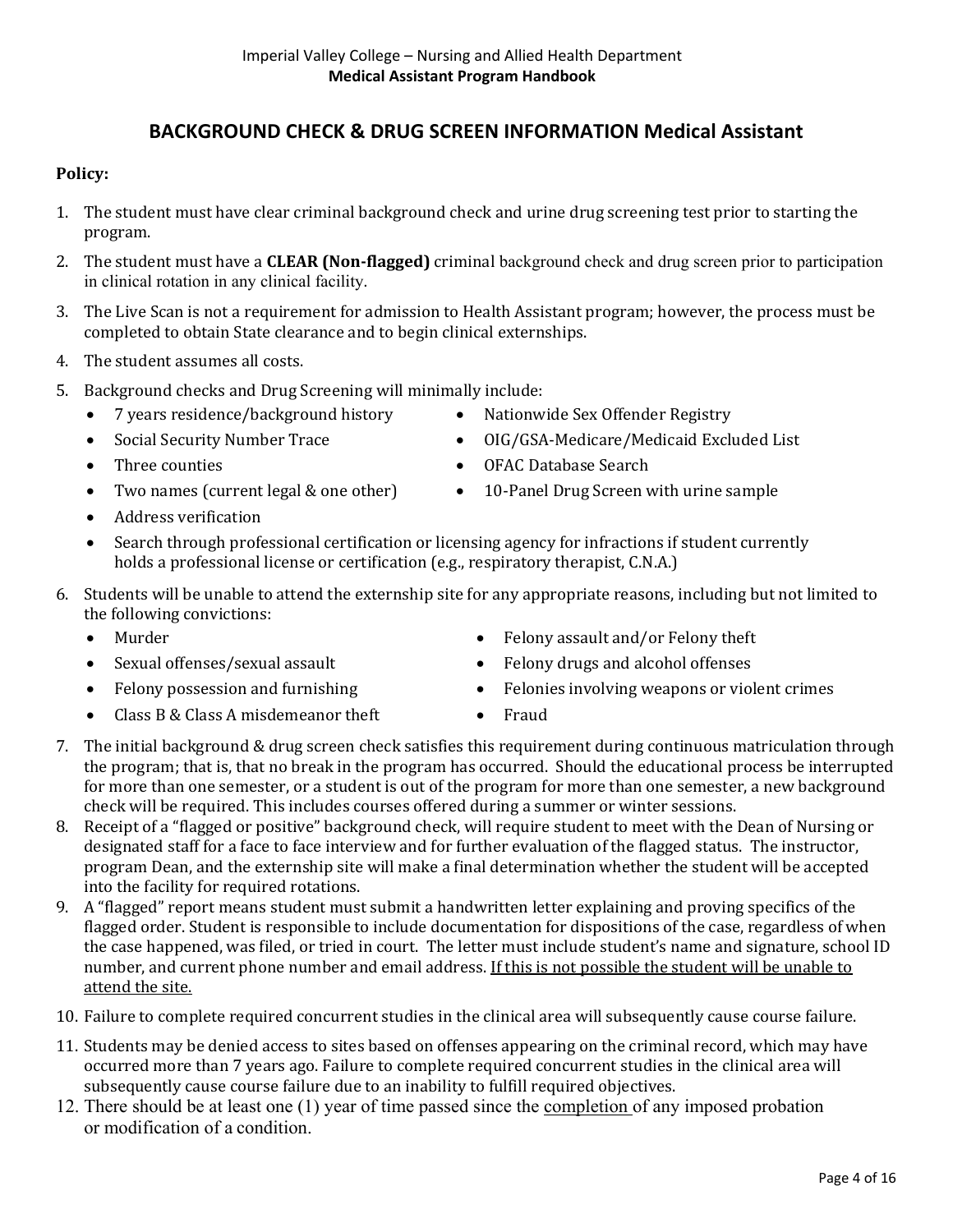- 13. American Data Bank (ADB), is used to obtain, for the purpose of conducting a background check, a waiver and release of liability wherein the student specifically agrees to allow school/ADB to share the results of the background check with clinical sites to which student may apply or be assigned. The student shall further agree that such information may be used to deny the student from participating in externship.
- 14. Schools shall indemnify and hold externship sites harmless from any and all actions or claims that may be asserted by students arising out of externship sites' rejection of any student based on the results of a criminal background check or any claim that such a background check was conducted improperly. ADB shall be solely responsible for conducting background checks in accordance with applicable laws and regulations, including but not limited to California Civil Code Section 1786, et seq.
- 15. Re-entry students out of the program 1 semester or 6 months for any reason must repeat the background and drug check.

### **Procedure**

The student shall create an account at Imperial Valley College website [www.ivcbackground.com](http://www.ivcbackground.com/) and order background check and drug screening. Once paid for, student will receive an electronic authorization form and a drug screen collection site. After submitting order, all information will be sent via email to address provided. A drug Screen is required to be completed within 30 days of beginning the process, otherwise student will need to reorder and repay for another drug screen.

Make sure to check SPAM and Junk Mail folders if you haven't received your Electronic Authorization Form within a few hours of placing your online order or you may call 1-800-200-0853.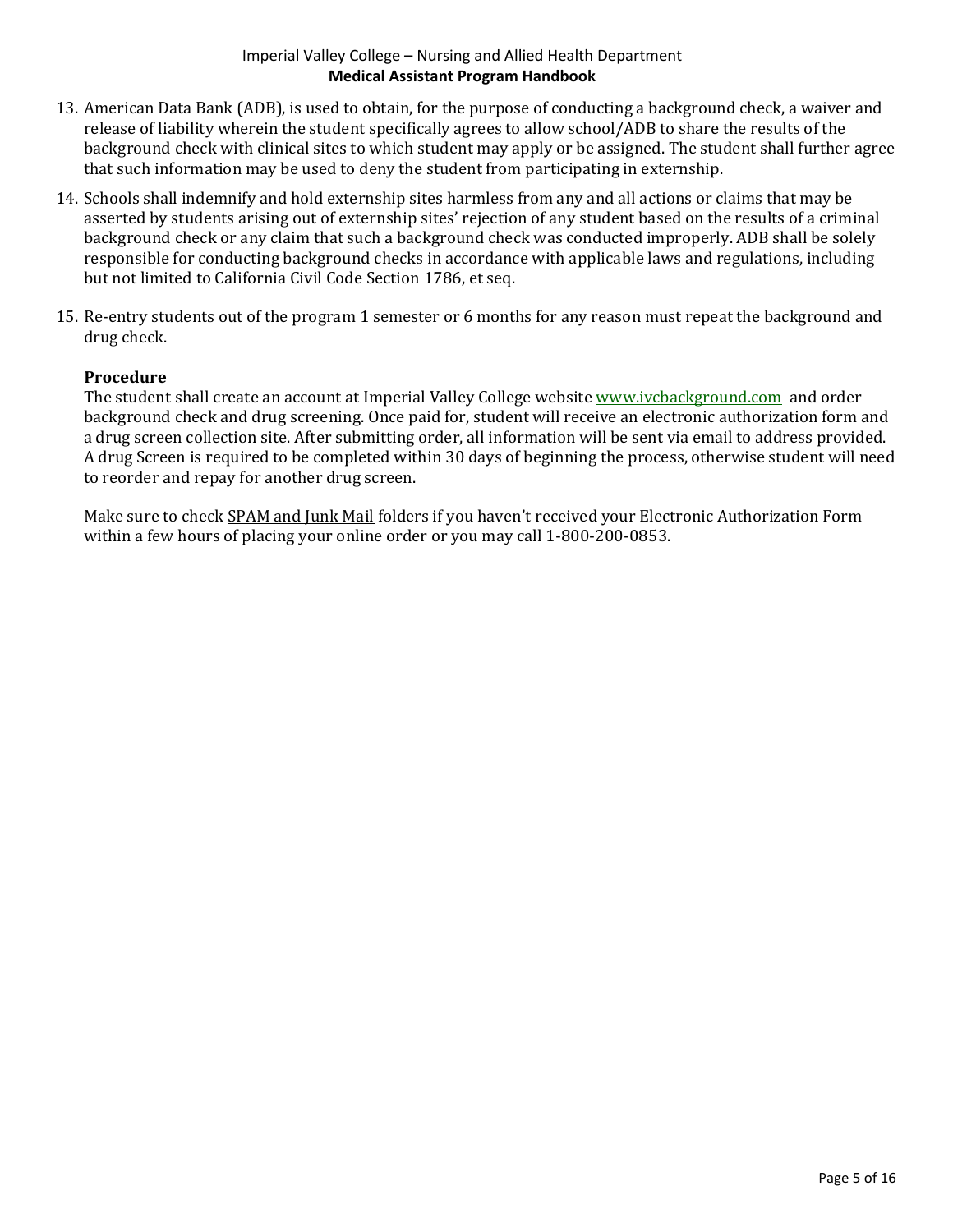## **Alcohol and Drug Abuse Policy**

### I) Explanatory Statements

- A) Many drugs, legal and illegal, including alcohol, have the potential to become multi-system toxins and central nervous system or mind-altering with the ability to affect mood, behavior judgment, concentration, fine motor skills and consciousness. Use and abuse of alcohol and other drugs can lead to accidents, injury and other medical emergencies
- B) Being under the influence of alcohol and/or drugs or abusing the use of alcohol or drugs while enrolled in the IVC MA program is not acceptable

### II) Suspicion of Abusing or Being Under the Influence

An "impaired" student shows objective signs they have abused substances such as, but not limited to, odor of alcohol on breath or about person, behavior such as slurred speech, poor coordination, impaired judgment, decreased level of consciousness or unusual behavior that may be boisterous, combative, argumentative or inappropriate.

Abuse of substances includes prescription and over-the-counter drugs, CNS depressants, narcotics, illicit drugs, alcohol and other chemicals. Student will need to present documentation from MD if taking prescribed substances.

### **The concern of the Nursing & Allied Health Faculty is two-fold**

- 1. The safety of the patients in the clinical setting
- 2. Assisting in the recovery of the impaired student

The instructor will approach the student suspected of being under the influence.

**On Campus**, the student will be dismissed from class; security will escort the student to the Dean of Student Affairs and Enrollment Services.

**In the Clinical setting**, if the student is suspected of being under the influence they will be dismissed from clinical setting and authorities may be called.

### **Consequences**

- 1. Student will meet with Dean of Student Affairs and Enrollment Services to discuss any violation to the Student Code of Conduct (IVC Catalogue)
- 2. The Associate Dean of Nursing & Allied Health will be notified. Parents of students under age 21 will also be notified.
- 3. When student is able, the student must meet with the faculty team to discuss the situation and a plan of action or dismissal as appropriate.
- 4. The student may be dismissed from the Medical Assistant program.
- 5. The student can apply for readmission only after completing the recommended formal plan of action.

## **I) CPR (Cardio-Pulmonary Resuscitation) Requirements**

- A) Students are **required to have and maintain** a current American Heart Association Basic Life Support (BLS) Health Care Providers card to practice in any externship site
	- 1) It is the student's responsibility to maintain certification and submit copies of CPR renewals to the Divisional Office
- B) CPR classes are offered at local American Heart Association (AHA) training centers in the Valley; fees are required. Only AHA classes are accepted

Instructor David Barham – 760-960-1046 Instructor Nick Guzman – 760-455-3832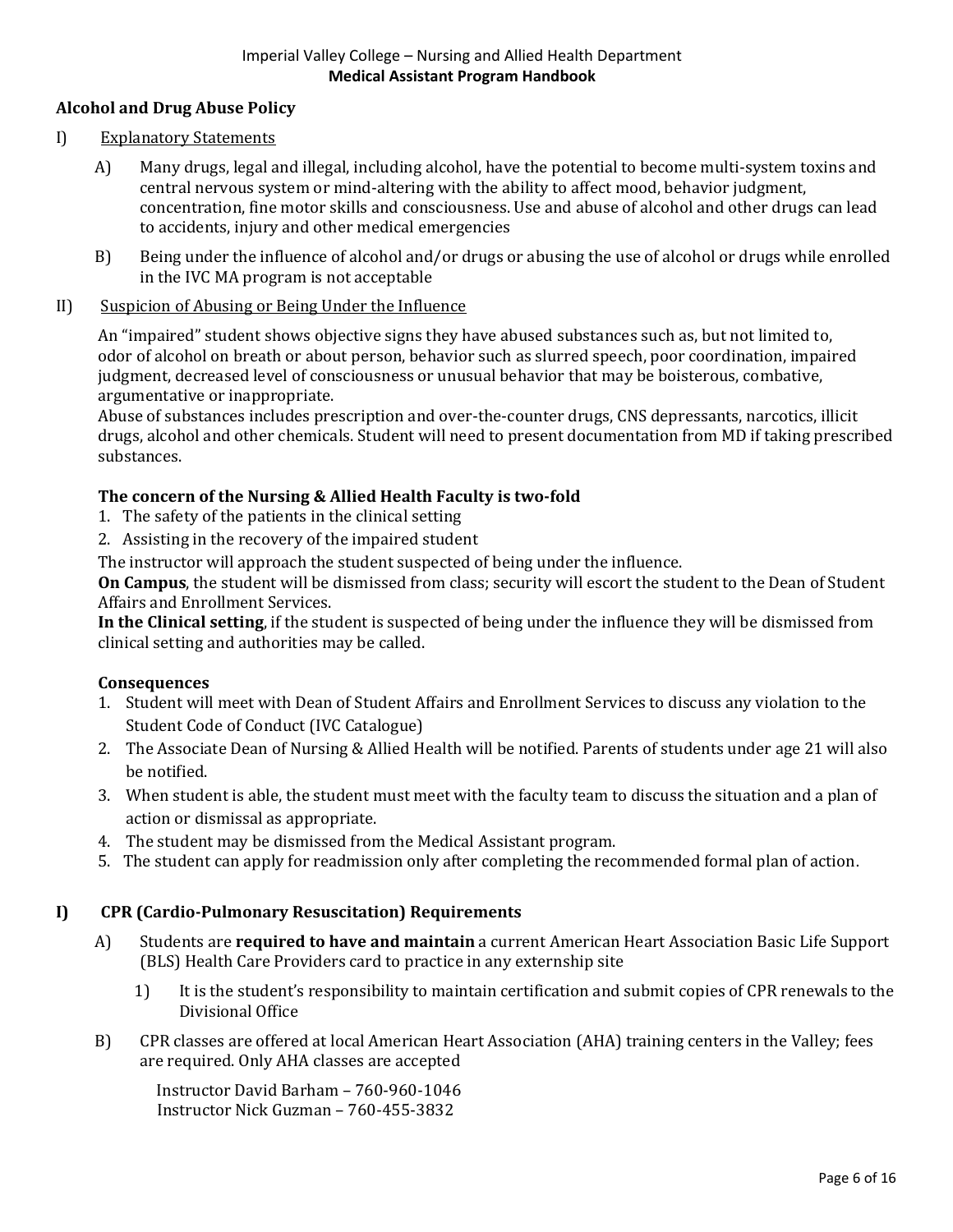# **Minimum Physical and Mental Demands**

The demands of clinical medical assisting require minimal physical and mental abilities. The student should assess their own capabilities in meeting the demands for medical assisting prior to entering the program.

MINIMUM physical demands required for medical assisting practice

- 1. Frequently work in a standing position and frequent walking
- 2. Lift and transfer patients (adult and child) up to six inches from a stooped position, then push or pull the weight up to three feet with assistance if necessary
- 3. Lift and transfer patients (adult and child) from a stooped to an upright position and accomplish bed-tochair and chair-to-bed transfers with assistance if necessary
- 4. Apply up to 10 pounds of pressure to a site of bleeding and for chest percussion in performing CPR which requires use of hands and arms
- 5. Respond and react immediately to auditory instructions, patient requests, and monitoring equipment
- 6. Perform exams with auscultation without auditory impediments
- 7. Move freely and maneuver in small spaces
- 8. Perform close (< 20 inches) and distant (> 20 feet) visual activities involving objects, calibrated scales, persons, and paperwork, as well as discriminate depth and color perception
- 9. Have sufficient fine motor skills and eye-hand coordination to use small instruments and equipment
- 10. Discriminate between sharp/dull and hot/cold using hands

MINIMUM mental & emotional demands required for medical assisting practice

- 1. Function under pressure, varying/unpredictable situations, emergencies and withinterruptions
- 2. Receive and respond to critique appropriately
- 3. Think critically, differentiate, and analyze
- 4. Perform mathematical calculations in a timely manner
- 5. Communicate effectively, orally, in writing, and on computer using appropriate grammar/vocabulary in English language to ensure safety of self and others
- 6. Comprehend and carry out verbal and written directions
- 7. Develop the ability to analyze and respond to changes in the condition of a patient, changes in physician orders, or treatments/ interventions in a timely manner
- 8. Sufficient judgment to prevent harm, injury, or death of a patient
- 9. Prioritize tasks and transfer knowledge from one situation to another
- 10. Problem solve and sequence information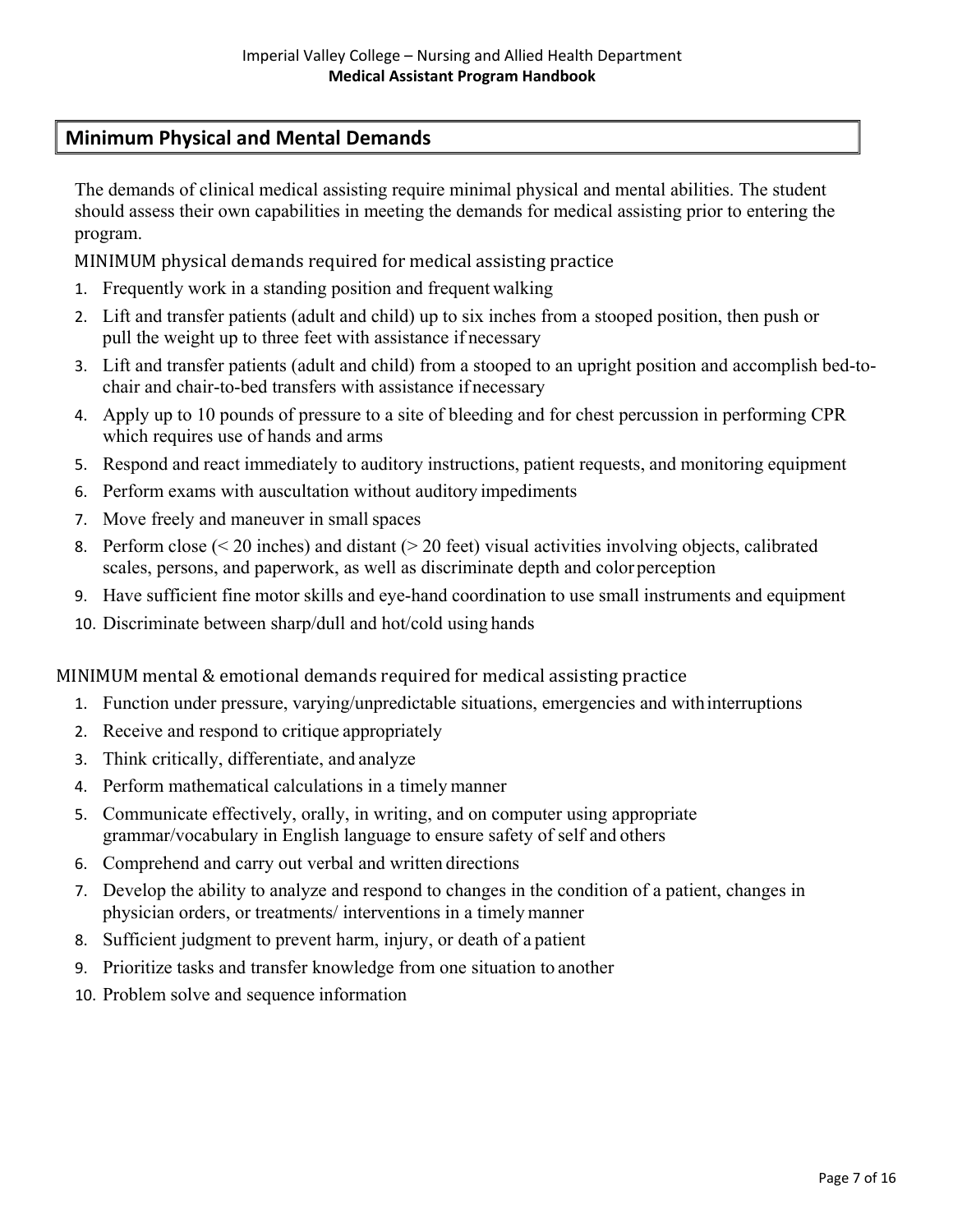### **Malpractice Insurance**

- A) Malpractice insurance coverage is provided by the College to students who are currently enrolled in the Medical Assistant program. If student withdraws at any time from the program or attends the clinic as a volunteer after completing the externship hours, student is no longer covered.
- B) A copy of the current Certificate of Liability is provided to externship agencies and available in the Nursing and Allied Health Education office.

#### **II) Physical Exam**

The Student Health Center is located south of the library in office #1536. For appointments or questions regarding immunization please call (760) 355-6310.

The student must be in adequate health to perform the duties of a Medical Assistant and meet the minimum physical, mental and emotional abilities. A physical exam is acceptable if completed within six (6) months prior to the first day of class. Some clinical facilities may require an annual physical exam. The **IVC Student Health Center** (SHC) is available to conduct basic physical exams, and service is covered under the 'Health Services Fee' paid by the student. Students can visit their personal health care practitioner but all paperwork is verified through the SHC. When the physical exam is deemed 'Complete' by the SHC, a copy is submitted to the Nursing & Allied Health office.

The SHC recognizes that wellness is essential to academic success. Services and programs include: wellness screening, health fairs, referral for health services, basic first aid during hours of operation, selected immunizations, physicals for nursing students, weight control, lactation room and breastfeeding resources.

#### **Immunizations**

The required immunizations while in the Program are: Influenza (flu), MMR (Measles, Mumps, Rubella), Tuberculin Skin Test (TB), Tdap (Diphtheria, Tetanus, Pertussis), Hepatitis B (3 series), and Varicella.

- Influenza Required during flu season (October and March). The vaccination expires after March and required the next flu season
- MMR two  $(2)$  step injection required
- Tuberculin (TB) Skin Test two (2) step test required every 12 months If positive, a chest x-ray will be required
	- o PPD Skin test or Negative chest x-ray or TB Questionnaire, **OR**
	- QuantiFERON **®** TB Gold Test (QFT)
		- More information on the PPD skin test is available online <http://www.cdc.gov/tb/publications/factsheets/testing/skintesting.htm>
	- o Per Centers for Disease Control guidelines, the PPD is considered safe and valid throughout pregnancy
- Tdap One dose required
- Hepatitis B All 3 shots required
	- $\circ$  Hepatitis B shots will incur a cost. It is a series of 3 doses taken within a specific timeframe as directed by the healthcare practitioner. Students may start the program if not all shots received but must follow completing the series.
- Varicella (Chickenpox) 2 doses required, or had disease
	- $\circ$  The Varicella vaccine will incur a cost. Students who have had the disease will need to verify in writing and only by a healthcare practitioner or doctor, the month and year of occurrence. If no record is available, the vaccine will be required.

### **Refusal of Immunizations, Vaccinations, Titers and/or TB requirements**

1. Waiver/Refusal Form for the **Influenza or other vaccinations** must be completed noting rationale for refusal. **Refusal must be approved by the Department**. If refusing, the student understands the following: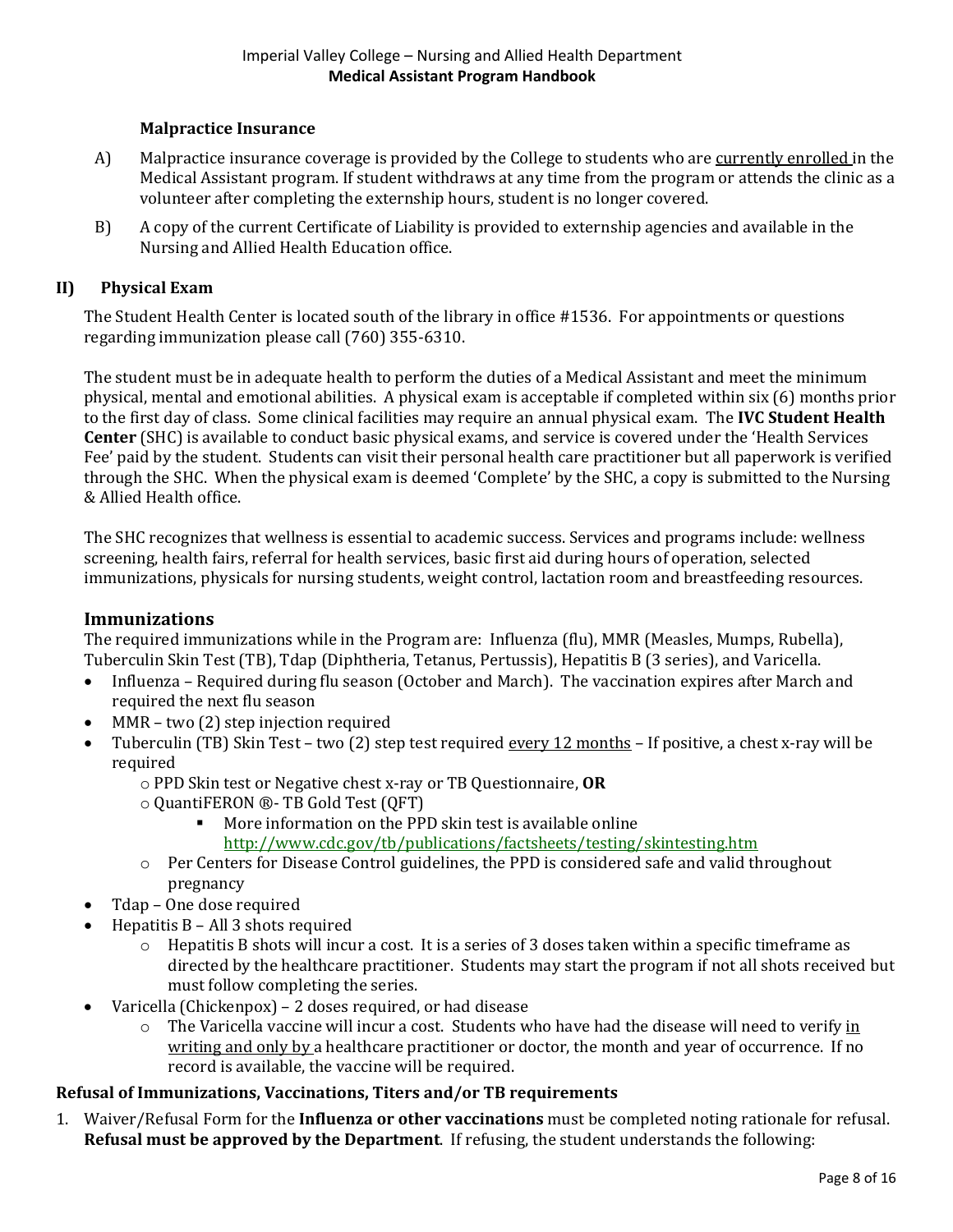• The student must indicate that they understand the Program and will make a reasonable effort to secure alternative clinical experiences, but these experiences may not be available.

Lack of available concurrent clinical experiences may result in dismissal from the Program as the student must scan 'Physical Exam and Immunizations' paperwork to their program secretary for completion prior to clinical rotation.

IVC Student Health Center (SHC) Clinical Mental Health Counselor is located south of the library, Office #1536, and hours of operation are posted, for an appointment please call (760) 355-6310. Counseling services at the IVC Student Health Center is a free resource for currently enrolled students. Shortterm individual, couples, family and group counseling services are provided by licensed clinicians and interns. Support and information is provided regarding anxiety/stress, continued sadness/depression, relationship/family issues, parenting issues, anger management, plus links to community resources and services are available.

### **Pregnancy and Surgery**

Students who have surgery or become pregnant during the academic year will inform the instructor and bring a written release from the attending physician stating that the student may continue in the academic and clinical setting. After delivery of the baby, the student will bring a written release from the physician stating that the student is capable of meeting the course objectives of class and clinical.

### **Clearance Requirements for Clinical Placement**

- 1) Cleared Physical & Immunizations<br>2) Cleared Background check & Drug
- 2) Cleared Background check & Drug Screen<br>3) Valid CPR card
- 
- 3) Valid CPR card<br>4) IVC Student ID 4) IVC Student ID Badge<br>5) Acknowledgement/Ag
- 5) Acknowledgement/Agreement Sheet<br>6) COMPLIO compliance (optional)
- 6) COMPLIO compliance (optional)

**Clinical Placement –** Clinical placement is a temporary practical learning experience as part of the course of study. The site is assigned by the instructor during the semester. This may vary depending on the availability of Health Care Agencies participating current semester. Changes with Health Care Agencies can occur anytime which might affect changes in the assignments of student's clinical rotation.

### **Class Syllabus**

Grading System:

1. A= 90%-100% 2. B= 80%-89% 3. C= 70%- 79% (> 70 % OR better minimal requirement to pass this class) 4. D=  $60\%$ - 69% 5. F=  $59\%$  > (below)

• Student is responsible for the information in the class syllabus and changes given by instructor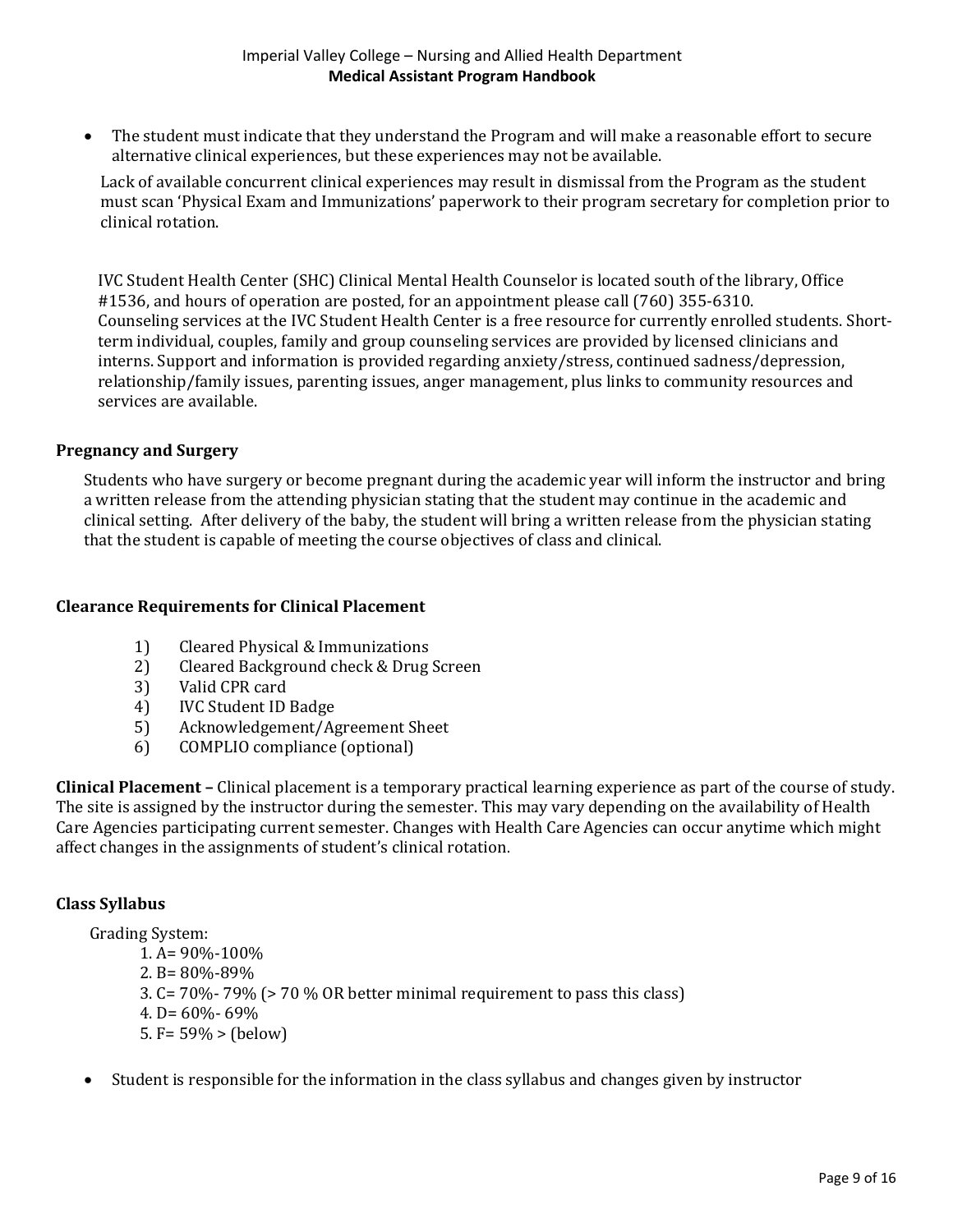### **Attendance**

- I) Student Attendance is critical due to volume of material and the necessity to ensure patient safety
	- A. Students are responsible for complying with attendance and tardiness rules:
		- 1) As outlined in the Imperial Valley College Catalog **AND**
		- 2) Attendance expectations shall be further defined by the instructor's syllabus and may be an element in course grade.
		- 3) Limit absences for each class to no more than one theory and one clinical day. Non-attendance on the first day may result in being dropped from the class.
	- B. Consequences of exceeding maximum allowable absences:
		- 1) The student must meet with the teaching team to discuss the situation
		- 2) The student may be considered for dismissal from the course
	- C. Tardiness
		- 1) Repeated tardiness is disruptive to the class and interferes with learning
		- 2) Arriving to class assignment after the scheduled start time is considered tardiness
		- 3) Tardiness three (3) times in any class will be considered an absence and will count toward total absences for the class
	- D. Instructor, Student & Staff Communication
		-
		- 1) No personal email will be used or accepted<br>2) Announcements and interaction will be via 2) Announcements and interaction will be via IVC student email or/and Canvas<br>3) Canvas link-Canvas
		- 3) [Canvas](https://cas.imperial.edu/cas/login?service=https%3A%2F%2Fimperial.instructure.com%2Flogin%2Fcas) link- Canvas<br>4) For Login Help: IVC I
		- 4) For Login Help: <u>[IVC Log in help](https://reset.imperial.edu/)</u> or call Admission and Records Office at 760-355-6101.<br>5) For other issues please call the IT service desk at 760-355-6300.
		- 5) For other issues please call the IT service desk at 760-355-6300 .
		- 6) Don't know your Student Email? Try our [Student](http://www.imperial.edu/students/student-email-lookup/) Email Lookup tool: <https://www.imperial.edu/students/student-email-lookup/> Student Email [Information](https://my.imperial.edu/student-email) page: [https://my.imperial.edu/login?return=aHR0cDovL215LmltcGVyaWFsLmVkdS9zdHVkZW50LWVt](https://my.imperial.edu/login?return=aHR0cDovL215LmltcGVyaWFsLmVkdS9zdHVkZW50LWVtYWls) [YWls](https://my.imperial.edu/login?return=aHR0cDovL215LmltcGVyaWFsLmVkdS9zdHVkZW50LWVtYWls)

### II) Student Clinical Attendance

- 1) Students are responsible for reporting any health condition that may interfere with his/her performance<br>(a) Continu
	- (b) Continuance in the program will be based on<br>(i) Recommendations of the attending physic
		- (i) Recommendations of the attending physician<br>(ii) Number of absences needed to address health
		- Number of absences needed to address health condition
- 2) Two (2) missed or unexcused externship days is justification for removal of externship and failure of course.
- 3) If externship site is closed, the students must make every reasonable effort to contact the instructor as directed in the syllabus
- III) Instructor Tardiness
	- 1) If the instructor is late, the students must make every reasonable effort to contact the instructor as directed in the syllabus
	- (a) If the instructor has not arrived within 30 minutes from the usual start of class time and cannot be reached, the students must:<br>(i) Leave a message with
		- Leave a message with Beatriz Trillas, Staff Support Technician (760) 355-6468
		- (ii) Write a list of the students who attended class (Attendance Sheet)
		- (iii) Student must contact instructor via IVC email and phone number provided by instructor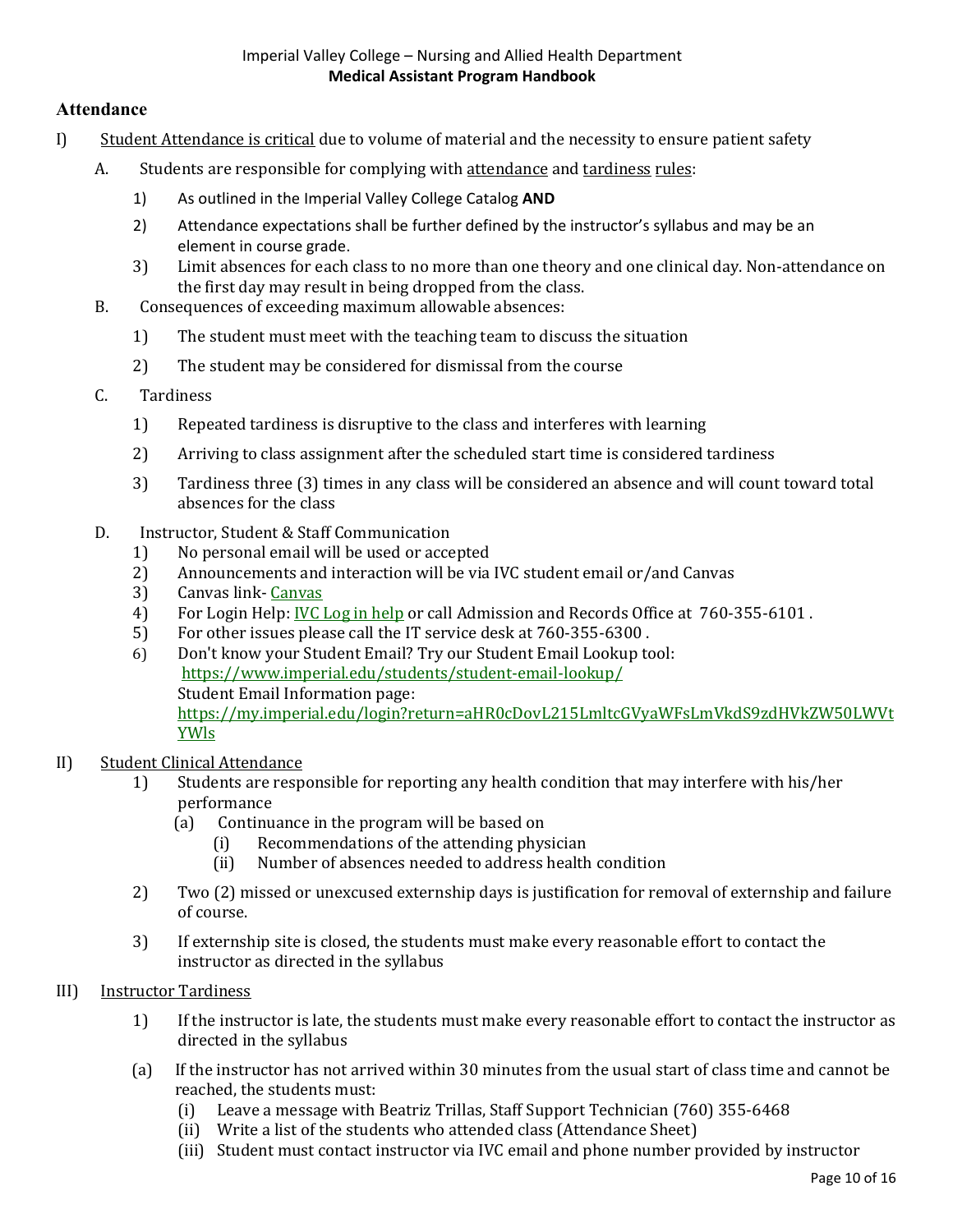## **Civility Policy**

### Background

Civility is treating others and ourselves with respect, dignity and care. Civility is evident when we are sensitive to the impact that our communications, practices and behaviors have on others, and when we acknowledge each other's self-worth and unique contributions to the community as a whole. Incivility includes any and all forms of disrespect or disregard for instruction, the instructor or a fellow-student.

Nursing and Allied Health education plays a significant role in fostering civility in academic and practice environments. The concepts of community and social justice are central to the mission and philosophy of the IVC Nursing and Allied Health Programs. Faculty, students and staff are committed to promoting a healthy environment that supports learning, academic integrity, open communication, and personal and professional growth among the diverse students and members of the academic community. We believe that these commitments are grounded in personal and professional accountability and in the values of inclusivity and mutual respect.

IVC Nursing and Allied Health students are held to the highest ethical standards in and out of the clinical setting, the classroom, on campus, or in the community. Any form of incivility is unacceptable. To ensure a dynamic and respectful teaching, learning and clinical practice environment that fosters a sense of community, it is expected that every student adheres to these guidelines and maintains a high standard of civil, respectful, and professional conduct in all academic and clinical interactions.

Per the Education Code Section 76034, and the College Code of Student Conduct, *"Student conduct must conform to District and college rules and regulations. If a Student Code of Conduct violation occurs while a student is enrolled in any program of instruction within the District, to include distance education programs, he or she may be disciplined…. Including but not limited to the removal, suspension or expulsion of a student."*

## Policy

- 1. Facilitate an open, respectful and caring environment.
- 2. Accept responsibility and accountability for one's own behavior when interacting with patients/families, students, faculty and staff.
- 3. Respect and protect the rights and property of others.
- 4. Speak or behave in a manner that does not disrupt or interfere with the learning or work of others.
- 5. Practice personal and academic integrity.
- 6. Demonstrate respect for others by actively discouraging discriminatory conduct, gossip, bigotry, violence, coercion or intimidation against any patient/family, student, faculty, staff member.
- 7. Engage faculty to resolve conflict when necessary. A report of student misconduct or infringement with regard to civility/incivility behaviors and/or the College's Student Code of Conduct may lead to dismissal from the IVC Nursing and Allied Health Program.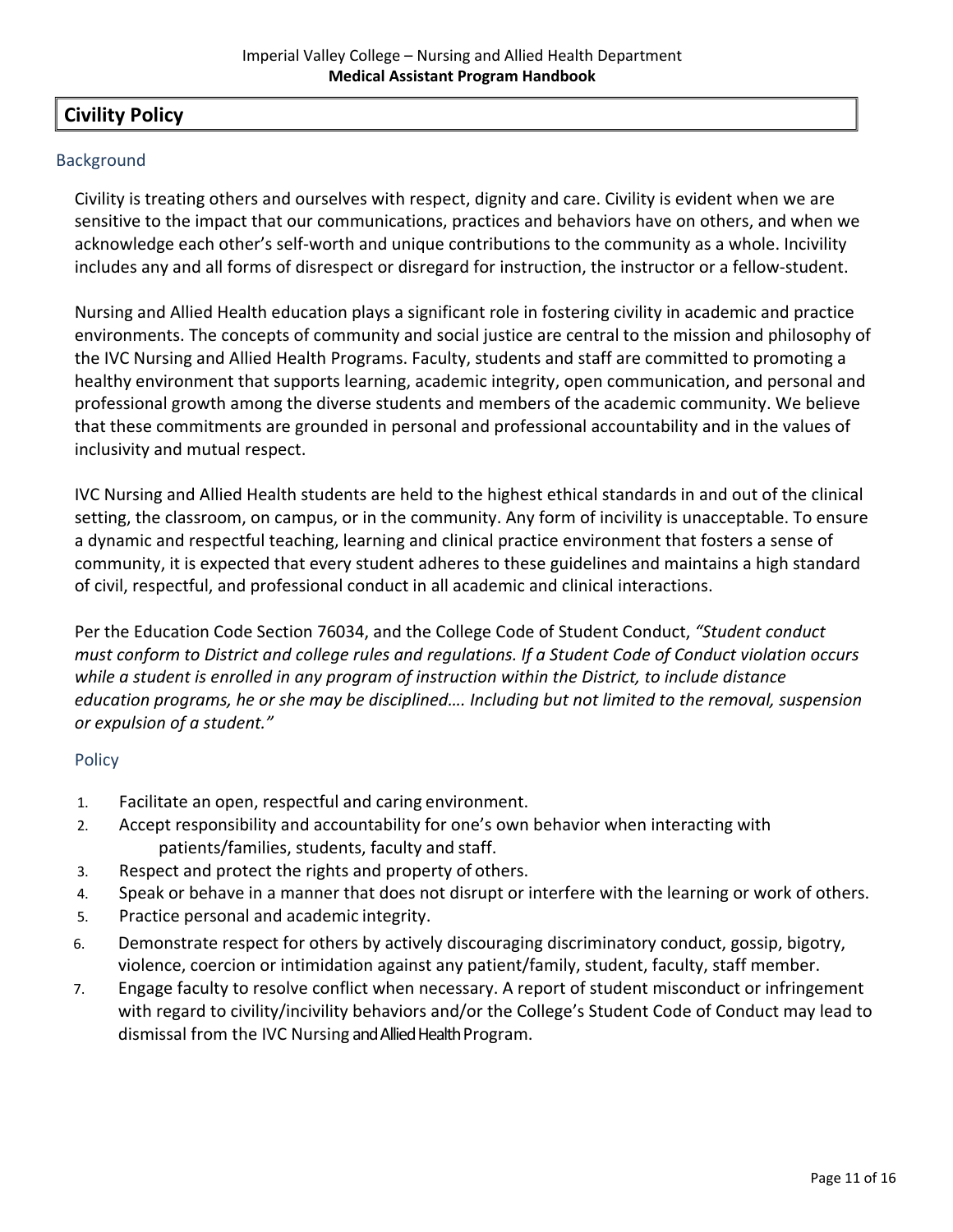#### **DISMISSAL, DISCIPLINE, STUDENT CONDUCT**

Students are expected to comply with all College Standards of Conduct as well as Medical Assistant Program Standards and this Handbook. See College Catalog and/or website for IVC Standards: [IVC Catalogs & Schedules](https://www.imperial.edu/courses-and-programs/catalogs-and-schedules/#catalogs_section) .

Unsafe and Ineffective Behaviors (considered unacceptable) include, but are not limited to:

Academic Fraud / Dishonesty/ Academic Failure in either clinical, theory and/or skills check offs such as student failing to achieve the minimum passing scores required for in course.

- 1) Cheating giving, receiving, using or attempting to use unauthorized materials, information, study aids, computer/technology-related information, or other people for course work or exams
- 2) Plagiarism representing the words, data, works, ideas, computer program/output, internet/website content, or anything not generated in an authorized fashion, as one's own
- A. Students unsure of how or when to properly acknowledge sources are encouraged to consult their instructor.
	- 1) Fabrication (false data) presenting as genuine any invented or falsified citation or material; i.e. falsifying vital signs or altering the medical record
	- 2) Misrepresentation (intentional deception) falsifying, altering, or miss-stating the contents of documents or other materials related to academic matters (schedules, prerequisites, transcripts, etc.)
- B. Other Unacceptable Behavior in Class and Clinical Site
	- 1) Disrespect, disruptive, or violent behavior or communication of any kind
	- 2) Abusive or profane language or behavior used with the intent to malign, harm, or discredit another
	- 3) Use of, or impairment by, chemicals or alcohol (legal or otherwise)
	- 4) Gossip, complaining about externship site or staff
	- 5) Chronic tardiness, chronic absences, and inattention to make up requirements
	- 6) Giving false information related to absences and tardiness
	- 7) Being unprepared for class
	- 8) Falling asleep
	- 9) Usage of cell phone or electronics (to take pictures or video) during class or clinical site.
- C. The instructor/faculty reserves the right to refuse the opportunity for a student to attend externship
	- 1) If the student's health interferes with performance, or
	- 2) If the student gives evidence of unsafe and/or ineffective practice and unprofessional behavior
- D. A student may not partake in course or externship
	- 1) When under the influence of prescribed or over-the-counter medication, which may affect judgment
	- 2) If the student imbibes in/or is under the influence of alcohol or illicit drugs
- E. A student who is deemed to demonstrate unsafe practice, will fail the course and be dropped from externship courses enrolled in at the time and further progression in the Medical Assistant program will be in jeopardy
- F. Safety at Clinical
	- 1) It is imperative that each student assumes personal responsibility to be prepared for each clinical environment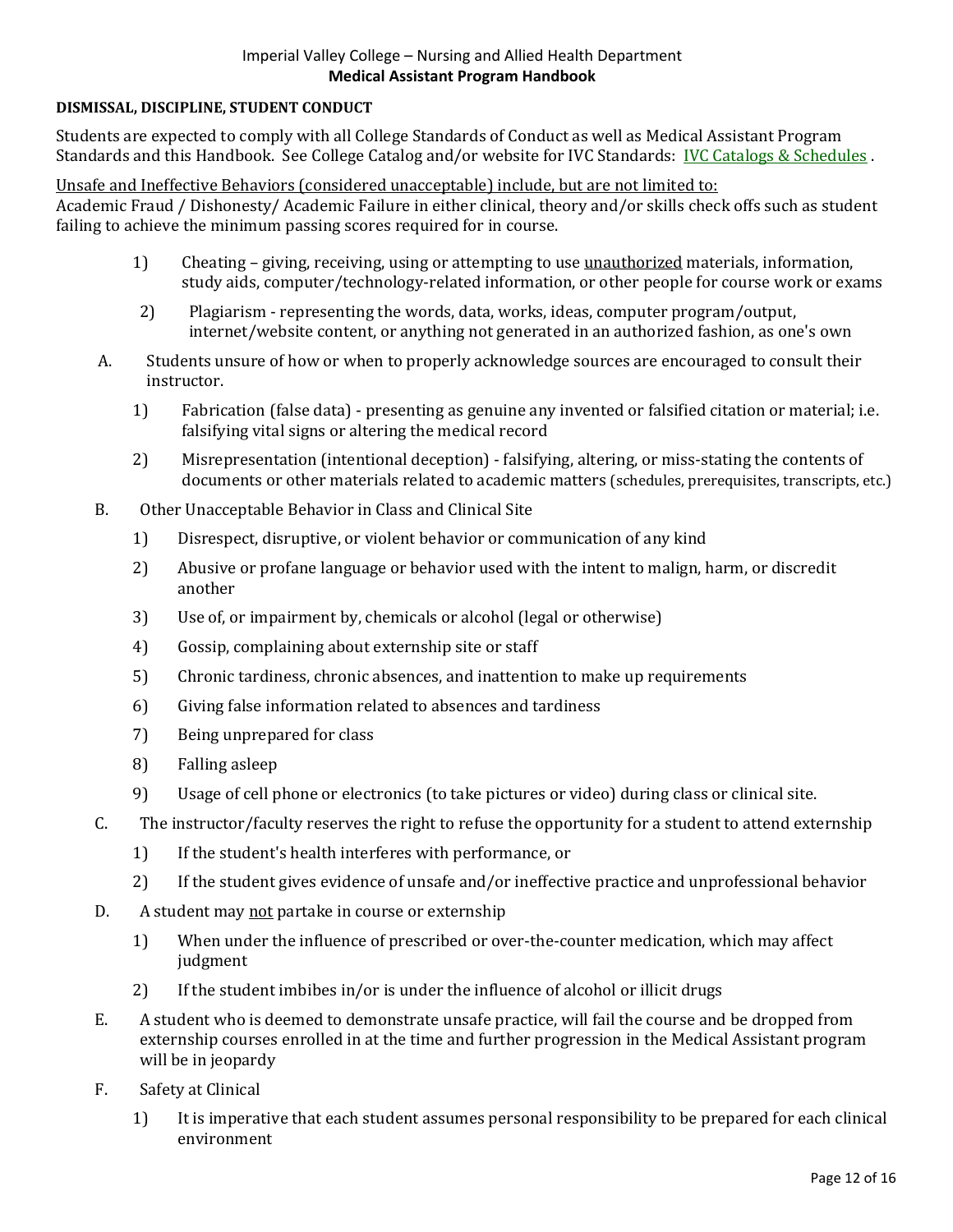## **IVC Medical Assistant Student Uniform (Dress) Code**

- 1) Uniform Requirements
	- A) Uniforms must be worn to class, whenever picking up assignments, all externship and clinical experiences, labs for check-offs, and simulations. Uniforms must be clean, laundered daily and pressed
	- B) The official uniform is a **gray scrub top and black scrub pants**. They can be purchased at Border Tactical located at 925 North Imperial Avenue in El Centro. (760) 353-9482 Website: [Border Tactical](https://bordertactical.com/)
	- C) The Medical Assistant patch is to be worn on the left sleeve, 3 inches from the shoulder seam
	- D) Additional uniform comments:
		- (a) Only a white undershirt or turtleneck is acceptable under the scrub top.
		- (b) Shirt and pant must be professional and allow movement during duties
- 2) Shoes & Hosiery
	- (a) Shoes must be clean, all white, low top, closed-toe and heel, preferably rubber- soled and must be in good repair<br>(i) Clog
		- (i) Clog/mule like shoes with a strap may be permitted<br>(ii) If white leather, must be polished or shined
		- (ii) If white leather, must be polished or shined<br>(iii) Shoe laces must be clean
		- Shoe laces must be clean
	- (b) Hosiery must be lightweight white cotton socks or white or tan plain hosiery, free of runs.

#### 3) Accessories

- (a) Required: The official IVC Medical Assistant Student badge must be worn whenever in uniform or in any other area as directed or assigned by the instructor
- (b) Jewelry: Only a wristwatch with a second hand (no smart watches allowed) and one small post earring in each ear lobe may be worn; if married, a plain wedding band<br>(i) No other jewelry is allowed
	- (i) No other jewelry is allowed<br>(ii) Piercings of any other visibl
	- Piercings of any other visible body part or mouth/oral (except ears) are not acceptable and must be removed while in any externship site; in check offs, and in skills areas
	- (iii) No piercing or jewelry/hardware, including dermal implants, may be evident other than one small stud earing per ear
- 4) Professional Appearance and Behavior
	- A) Professional attire, attitudes, and behavior are expected in the externship and clinical settings and whenever representing the IVC Medical Assistant Program
	- B) Fingernails must be short, neatly trimmed, no artificial nails or extenders. Polish must be colorless and intact.
	- C) Hair must be clean, neat, and professionally kept. Hair must be within natural occurring shades. Facial hair must also be neatly trimmed.

Styled and restrained; i.e. if hair is long, it must be pulled back, braided, or pulled away from the collar with an inconspicuous holder

- Hair should not come in contact with any patient or the front of the uniform
- D) Make up is to be worn in moderation. Avoid all perfumes, body sprays/scented lotions, hair spray, aftershave, etc.
- E) Chewing gum is prohibited in all externship and clinical sites, labs, and simulation areas
- F) No VISIBLE tattoos. All tattoos must be covered with the uniform or with band aids.
- G) No cell phone calls, texting, pictures nor video use during externship. However, cell phone may be used during assigned breaks.

**Name Badge/Student ID –** The student ID badge can be purchased for \$5 from the IVC College Center Casbah Room. The badge is to be worn at all times during externship. Some facilities may require both student and facility badges, or may allow either to be worn.

### **Disabled Student Program and Services (DSP&S)**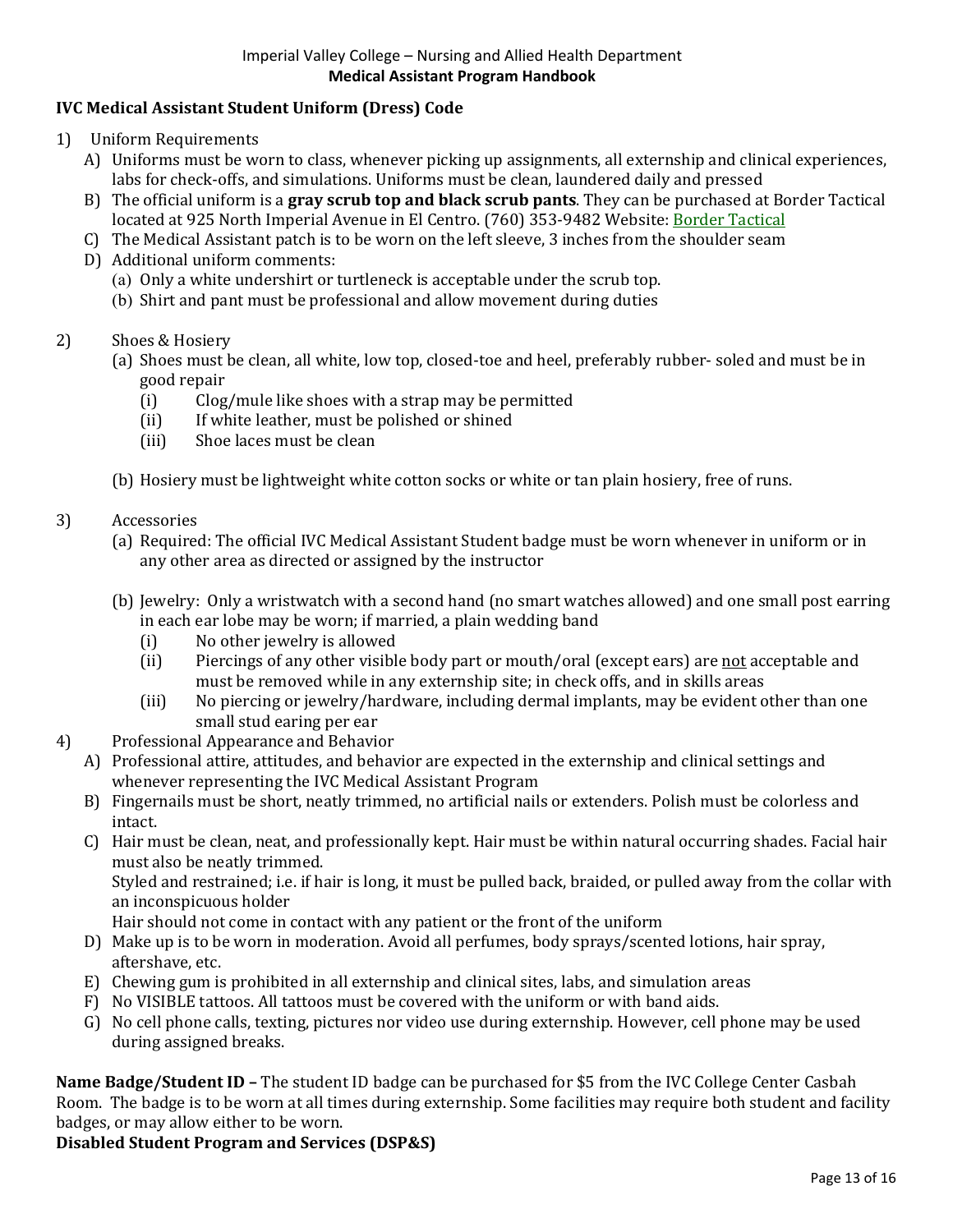The DSP&S Department provides services for students who have learning and/or physical disabilities. Learning disabilities may include attention deficit disorder, attention deficit and hyperactivity disorder, severe anxiety disorder, dyslexia, etc.

#### **Accommodations for disabilities cannot be made unless the student has a documented disability and a plan for accommodation. The student with a disability should discuss options with their course instructor and DSPS counselor.**

Reasonable accommodations will be provided to the student, unless the accommodation limits the student's ability to meet the objectives or the competencies of the class and program or to meet the minimum physical and mental demands as noted in the handbook.

### **Non-Discrimination Policies:**

A) Imperial Valley College does not discriminate in the admission nor in the offering of programs and activities because of ethnic group identification, national origin, religion, age, sex, race, color, medical condition, Vietnam era status, ancestry, sexual orientation, marital status, or physical or mental disability, or because he or she is perceived to have one or more of those characteristics.

See College Catalog for further information [www.imperial.edu](http://www.imperial.edu/) or [https://www.imperial.edu/courses-and](https://www.imperial.edu/courses-and-programs/catalogs-and-schedules/)[programs/catalogs-and-schedules/](https://www.imperial.edu/courses-and-programs/catalogs-and-schedules/)

## **California Certifying Board for Medical Assistants**

- Student must apply within 1 year of finishing MA course at [CCBMA Testing](https://ccbma.org/certification/testing/) .
- Student may order additional study material at [CCBMA Online Store](https://secure.ccbma.org/np/clients/ccbma/giftstore.jsp?orgId=ccbma&) .
- Student should get preliminary test results of exam the same day you test.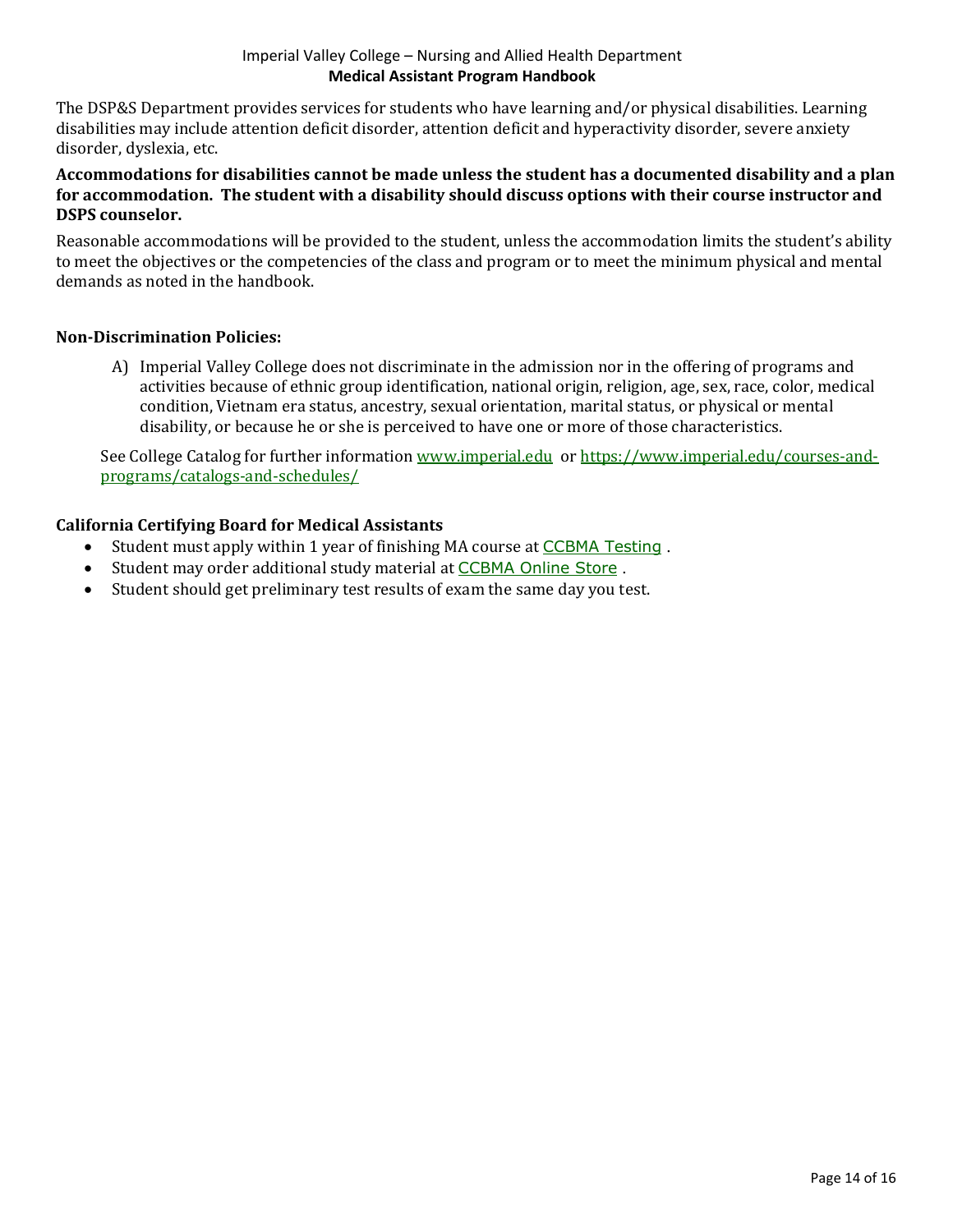#### Student Information

#### All information is kept confidential and on file in the Nursing & Allied Health Office. Please print clearly.

| Name:                                                                                                    |                                |             |               |                      |
|----------------------------------------------------------------------------------------------------------|--------------------------------|-------------|---------------|----------------------|
| <b>Street Address:</b>                                                                                   |                                |             |               |                      |
| <b>Mailing Address:</b>                                                                                  |                                |             |               |                      |
| City:                                                                                                    |                                | Zip:        |               |                      |
| Home Phone:                                                                                              |                                | Cell Phone: |               |                      |
| Date of Birth:                                                                                           |                                | Age:        |               |                      |
| <b>IVC Student Email:</b><br><b>Check your IVC student email account often for notices</b>               |                                |             |               |                      |
| Age                                                                                                      | Gender                         | G00#        |               | Last four #'s of SS# |
| Ethnicity: $\Box$ Hispanic $\Box$ Mexican-American $\Box$ African-American $\Box$ White<br>$\Box$ Other: |                                |             |               |                      |
| In case of EMERGENCY<br>1 <sup>ST</sup> Person to contact in case of emergency:                          |                                |             |               |                      |
| Phone:                                                                                                   | Alternate Ph:<br>Relationship: |             |               |                      |
| 2 <sup>ND</sup> Person to contact in case of emergency:                                                  |                                |             |               |                      |
| Phone:                                                                                                   | Alternate Ph:                  |             | Relationship: |                      |
|                                                                                                          |                                |             |               |                      |
| List any allergies/limitations:                                                                          |                                |             |               |                      |

Convictions: Have you been CONVICTED at any time of a felony, misdemeanor, or cited for a traffic violation?  $\Box$  Yes or  $\Box$  No A background check and drug screen will be required prior to attending the Clinical Sites. A background check and drug screen that does not pass will need to be cleared for approval. This may cause delay in attending clinical sites or dismissal from the program. The IVC Nursing & Allied Health Program therefore, advises students to include a one-page written statement identifying occurrence(s) and attach to this application.

By enrolling in the MA Program, I understand that I must complete the following

| Physical Exam & Immunizations – Will be discussed during 1 <sup>st</sup> day of class.<br>$\sim$<br>Background Check and Drug Screen- Start process NOW<br>$\sim$<br>Current CPR BLS Healthcare Provider Card - Start process NOW<br>$\frac{1}{1}$<br>Obtain the required uniform and accessories – Will be discussed during $1st$ day of class.<br><b>Contract Contract</b> |
|------------------------------------------------------------------------------------------------------------------------------------------------------------------------------------------------------------------------------------------------------------------------------------------------------------------------------------------------------------------------------|
|                                                                                                                                                                                                                                                                                                                                                                              |

Student's Signature: Date:

**Sign and date this form and give to Instructor OR email this form back t[o Beatriz.Trillas@imperial.edu](mailto:Beatriz.Trillas@imperial.edu)**